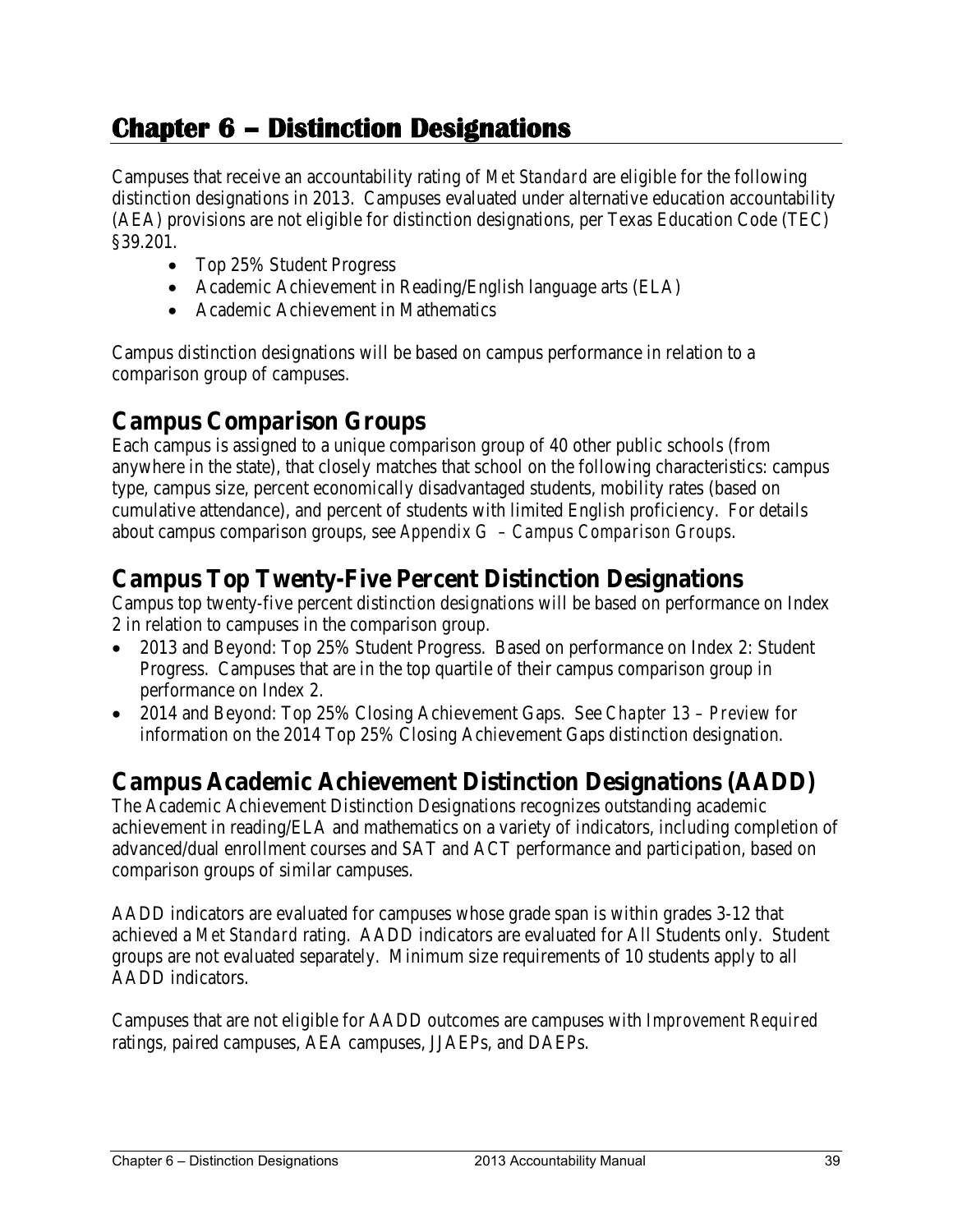## **AADD Targets**

- Campuses in the top 25% (top quartile) of their campus comparison group in Step 2 are eligible for a distinction designation for that subject area.
- Elementary and middle school campuses in the top quartile on at least 50% of their eligible measures receive a distinction designation for that subject area.
- High schools in the top quartile on at least 33% of their eligible measures receive a distinction designation for that subject area.

## **Notification of Campus Distinction Designation**

Distinction designations will be released concurrently with accountability ratings on August 8, 2013. See *Chapter 12 – Calendar* for more information.



## **AADD Flowchart**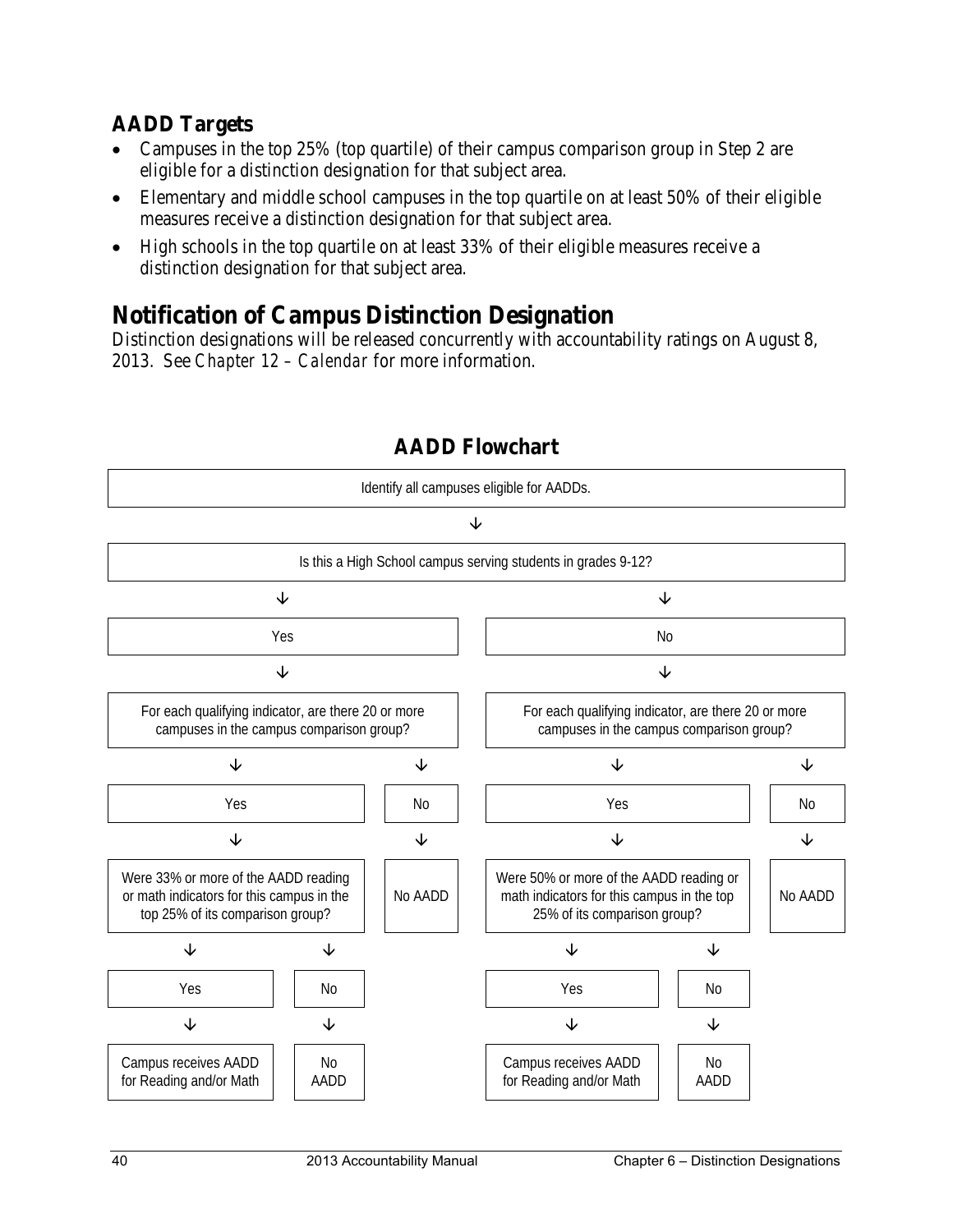## **AADD Methodology**

The steps below describe the evaluation of campuses in the AADD system.

- 1. The first step identifies a campus comparison group for each campus and calculates campus performance for each AADD indicator by subject (reading/ELA and mathematics). The comparison group methodology considers:
	- a. campus type (elementary, middle, high school),
	- b. campus size (total student enrollment),
	- c. percent of economically disadvantaged students enrolled for 2012-13,
	- d. percent of limited English proficient students enrolled for 2012-13, and
	- e. percent of mobile students as determined from 2011-12 cumulative attendance.
- 2. The second step compares the performance of the target campus to the performance of the campuses in the comparison group for each AADD indicator.
- 3. The third step generates a single outcome by subject (reading/ELA and math) for each campus based on the number of measures that met the criteria in Step 2.



## **Framework for AADD: Mathematics Example**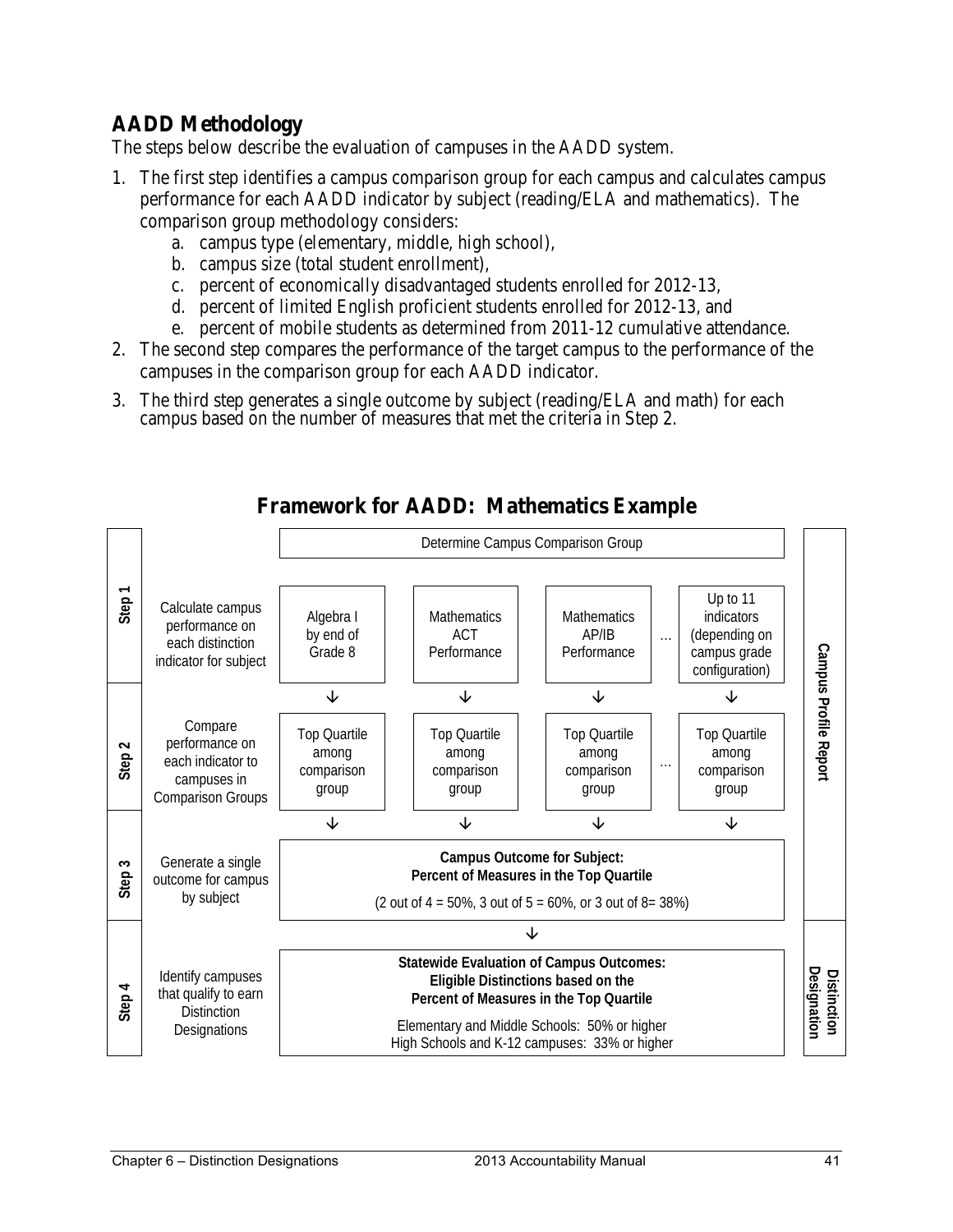## **AADD Labels**

## *Distinction Designation – [Reading/ELA and/or Mathematics]*

The campus is rated *Met Standard*, has reading/ELA and/or mathematics results to evaluate, and meets or exceeds the criteria (33% for high schools and 50% for elementary and middle schools) for their eligible AADD indicators.

#### *Does Not Qualify*

The campus has performance results to evaluate but did not meet the distinction designation criteria or received an *Improvement Required* rating.

#### *Not Applicable*

The campus does not have results to evaluate for the distinction, is not rated, is evaluated under AEA provisions, is paired, or is a JJAEP or DAEP campus.

## **AADD Indicators**

The AADD indicators are listed below by campus type and subject. See *Chapter 13 – Preview* for AADD indicators that will be awarded in 2014 and beyond.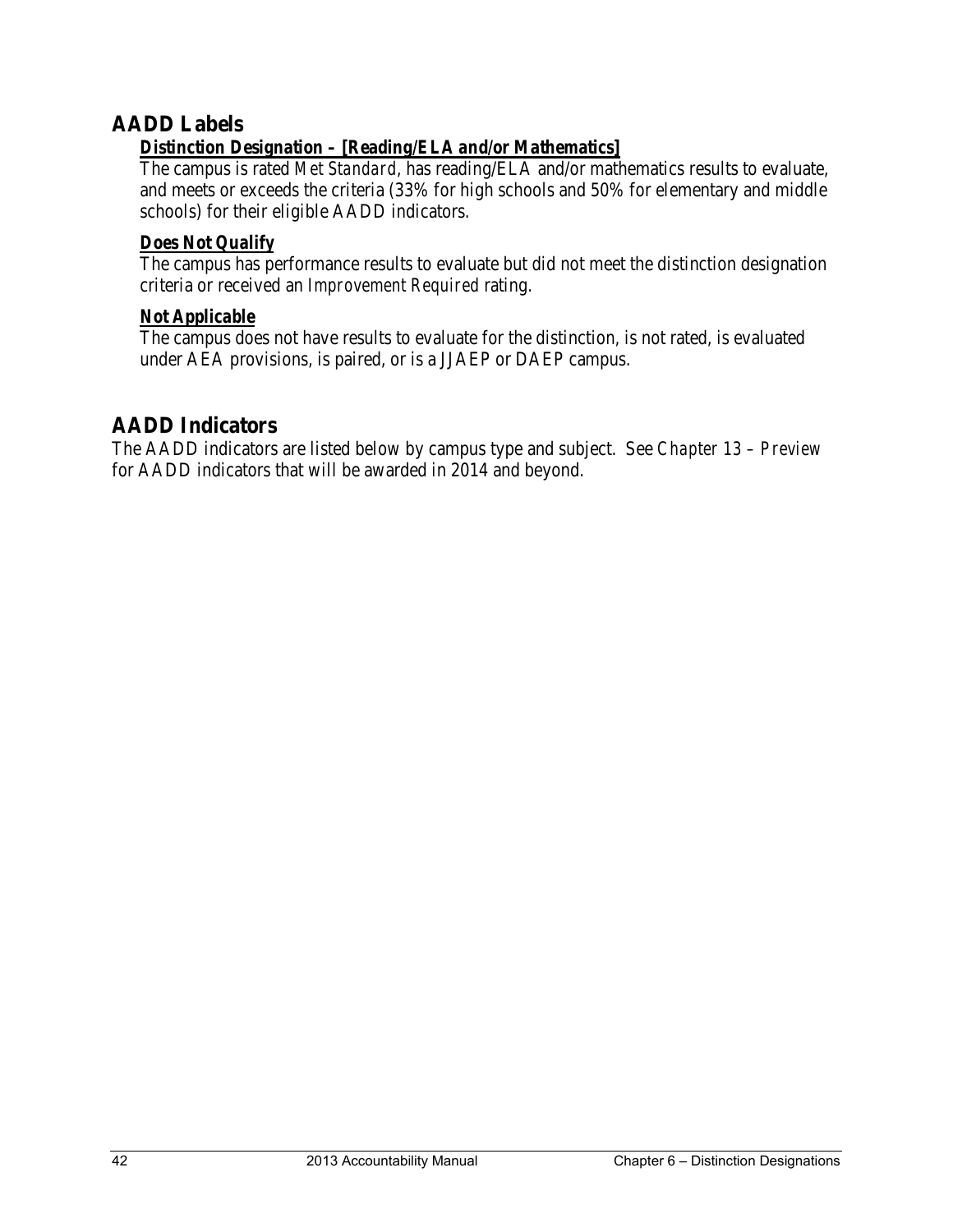| <b>AADD</b> Indicator                                                        |                    | High<br>School                                                 | Middle<br>School | Junior<br>High | Elementary   | $K-8$      | $K-12$     |
|------------------------------------------------------------------------------|--------------------|----------------------------------------------------------------|------------------|----------------|--------------|------------|------------|
| Attendance rate                                                              |                    | Not Subject Specific / Applies to both subjects and all levels |                  |                |              |            |            |
| Greater Than Expected Student Growth                                         |                    | ELA & Math                                                     | ELA & Math       | ELA & Math     | ELA & Math   | ELA & Math | ELA & Math |
| Grade 3 Reading Performance (Level III)                                      |                    |                                                                |                  |                | R/ELA        | R/ELA      | R/ELA      |
| Grade 4 Writing Performance (Level III)                                      |                    |                                                                |                  |                | <b>R/ELA</b> | R/ELA      | R/ELA      |
| Grade 5 Math Performance (Level III)                                         |                    |                                                                | Math             | Math           | Math         | Math       | Math       |
| Grade 7 Writing Performance (Level III)                                      |                    |                                                                | R/ELA            | R/ELA          |              | R/ELA      | R/ELA      |
| Grade 8 Reading Performance (Level III)                                      |                    |                                                                | R/ELA            | R/ELA          |              | R/ELA      | R/ELA      |
| Algebra I by Grade 8-Participation                                           |                    |                                                                | Math             | Math           |              | Math       | Math       |
| Algebra I by Grade 8-Performance (Level III)                                 |                    |                                                                | Math             | Math           |              | Math       | Math       |
| AP/IB and Advanced/Dual Enrollment Course<br><b>Completion Participation</b> |                    | ELA & Math                                                     |                  |                |              |            | ELA & Math |
| AP/IB Examination Performance: ELA                                           |                    | R/ELA                                                          |                  |                |              |            | R/ELA      |
| AP/IB Examination Performance: Math                                          |                    | Math                                                           |                  |                |              |            | Math       |
| <b>SAT/ACT Participation</b>                                                 |                    | ELA & Math                                                     |                  |                |              |            | ELA & Math |
| <b>SAT Performance: ELA</b>                                                  |                    | R/ELA                                                          |                  |                |              |            | R/ELA      |
| <b>SAT Performance: Math</b>                                                 |                    | Math                                                           |                  |                |              |            | Math       |
| <b>ACT Performance: ELA</b>                                                  |                    | R/ELA                                                          |                  |                |              |            | R/ELA      |
| <b>ACT Performance: Math</b>                                                 |                    | Math                                                           |                  |                |              |            | Math       |
| <b>Total Indicators</b>                                                      | Reading/ELA        | 7                                                              | 4                | 4              | 4            | 6          | 11         |
|                                                                              | <b>Mathematics</b> | $\overline{7}$                                                 | 5                | 5              | 3            | 5          | 10         |

## **2013 AADD Indicators by Campus Type and Subject**

**R/ELA** = indicator can be evaluated for Reading/English Language Arts only

**Math** = indicator can be evaluated for Mathematics only

**ELA & Math**= indicator will be evaluated for both Reading/ELA and Mathematics

**Not Subject Specific** = indicator cannot be directly associated with either Reading/ELA or Mathematics **blank** = indicator is not applicable at this campus level.

#### **Attendance Rate**

Attendance rates are based on student attendance for the entire school year for students in grades 1-12. The Attendance Rate indicator is not subject-specific; therefore, it applies to both subject areas. Consequently, this indicator cannot be the sole measure used by a campus to attain a distinction.

**Methodology:** 

total number of days students in grades 1-12 were present in 2011-12

total number of days students in grades 1-12 were in membership in 2011-12

**Year of Data:** 2011-12

**Data Source:** PEIMS submission 3 attendance data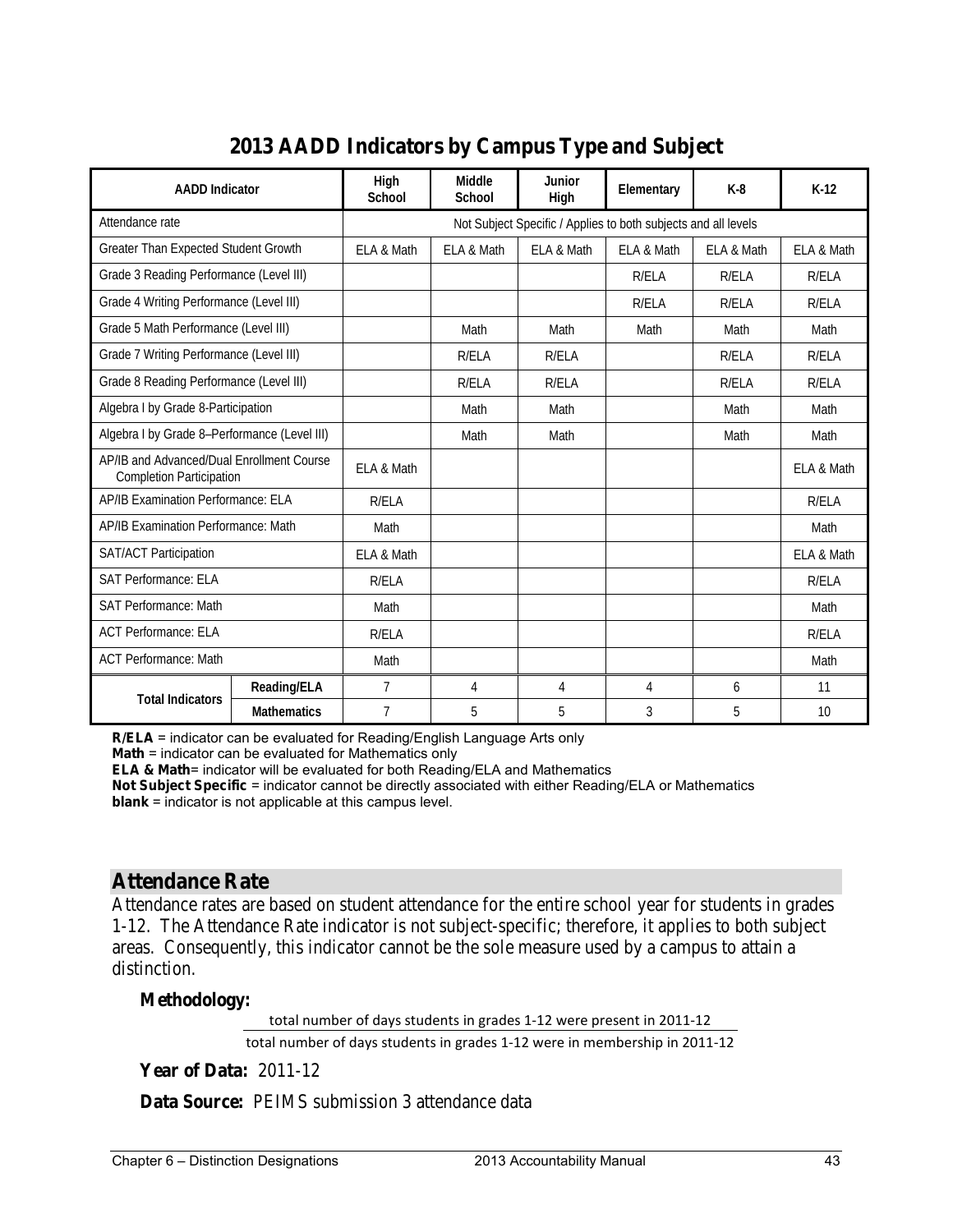## **Greater Than Expected Student Growth**

This indicator measures greater than expected student growth on STAAR in comparison to a group of campuses with similar demographic characteristics.

**Methodology: TBD -** Based on Index 2 Progress Measure

**Year of Data:** 2012-13

**Data Source:** Pearson

## **Grade 3 Reading Performance (Level III)**

This indicator measures the percent of students achieving the Level III (Advanced/Accomplished) performance standard on the grade 3 STAAR (English and Spanish version tests), STAAR Modified, and STAAR Alternate reading assessments.

#### **Methodology:**

number of students achieving Level III in grade 3 Reading number of students tested in grade 3 Reading

**Year of Data:** 2012-13

**Data Source:** Pearson

#### **Grade 4 Writing Performance (Level III)**

This indicator measures the percent of students achieving the Level III (Advanced/Accomplished) performance standard on the grade 4 STAAR (English and Spanish version tests), STAAR Modified, and STAAR Alternate writing assessments.

#### **Methodology:**

number of students tested in grade 4 Writing number of students achieving Level III in grade 4 Writing

**Year of Data:** 2012-13

**Data Source:** Pearson

#### **Grade 5 Math Performance (Level III)**

This indicator measures the percent of students achieving the Level III (Advanced/Accomplished) performance standard on the grade 5 STAAR (English and Spanish version tests), STAAR Modified, and STAAR Alternate mathematics assessments.

#### **Methodology:**

number of students tested in grade 5 Math number of students achieving Level III in grade 5 Math

**Year of Data:** 2012-13

**Data Source:** Pearson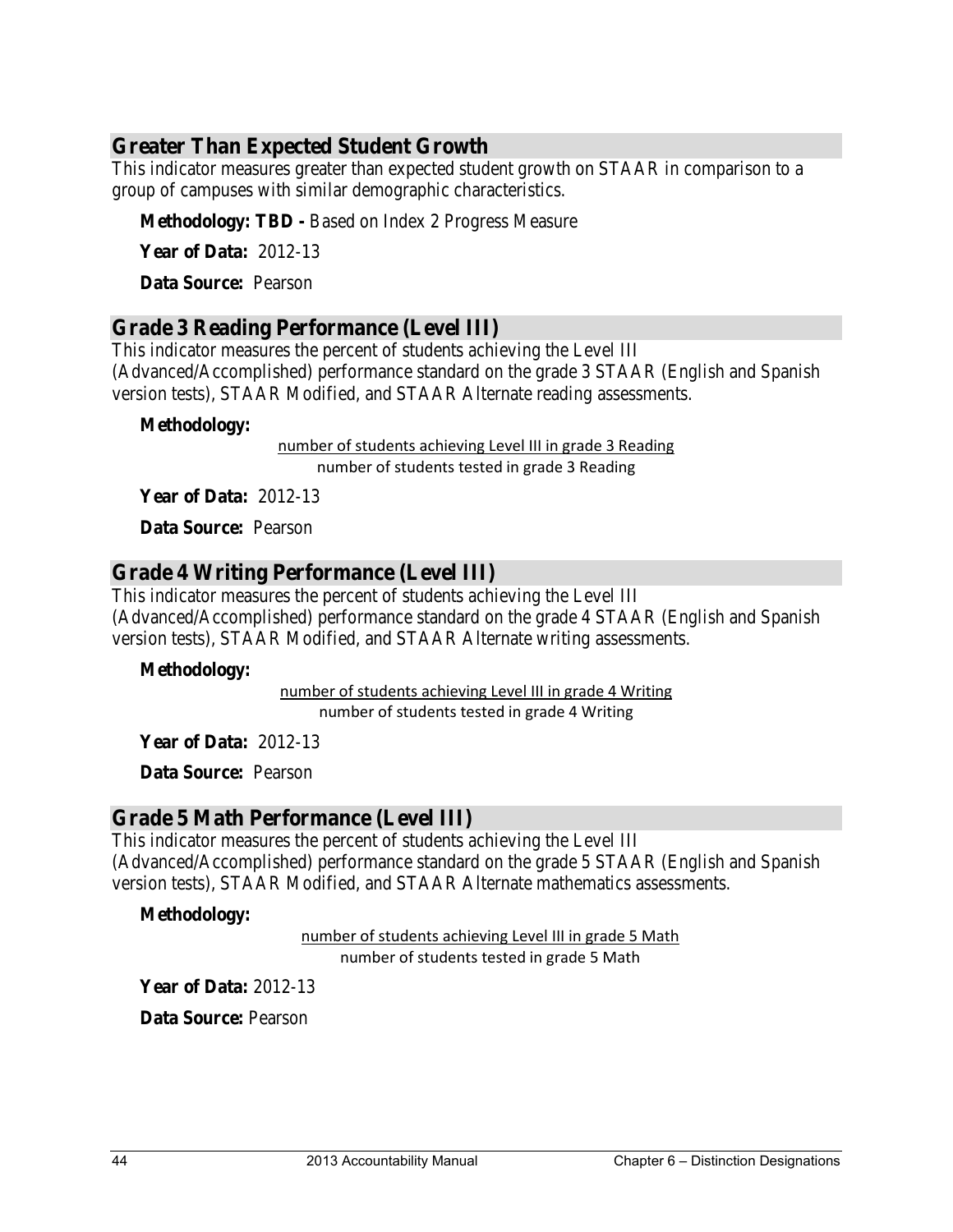## **Grade 7 Writing Performance (Level III)**

This indicator measures the percent of students achieving the Level III (Advanced/Accomplished) performance standard on the grade 7 STAAR, STAAR Modified, and STAAR Alternate writing assessments.

#### **Methodology:**

number of students tested in grade 7 Writing number of students achieving Level III in grade 7 Writing

**Year of Data:** 2012-13

**Data Source:** Pearson

#### **Grade 8 Reading Performance (Level III)**

This indicator measures the percent of students achieving the Level III (Advanced/Accomplished) performance standard on the grade 8 STAAR, STAAR Modified, and STAAR Alternate reading assessments (best result from primary and first retest administrations).

#### **Methodology:**

number of students tested in grade 8 Reading number of students achieving Level III in grade 8 Reading

**Year of Data:** 2012-13

**Data Source:** Pearson

### **Algebra I by Grade 8 – Participation**

This indicator measures test participation in Algebra I EOC by the end of grade 8.

#### **Methodology:**

number of students in grade 8 or below who took the Algebra I EOC number of students enrolled in grades 7-8

**Year of Data:** 2012-13

**Data Source:** Pearson

### **Algebra I by Grade 8 – Performance (Level III)**

This indicator measures test performance on Algebra I EOC by the end of grade 8.

#### **Methodology:**

number of students in grade 8 or below who score Level III in Algebra I EOC number of students in grade 8 or below who took the Algebra I EOC

**Year of Data:** 2012-13

**Data Source:** Pearson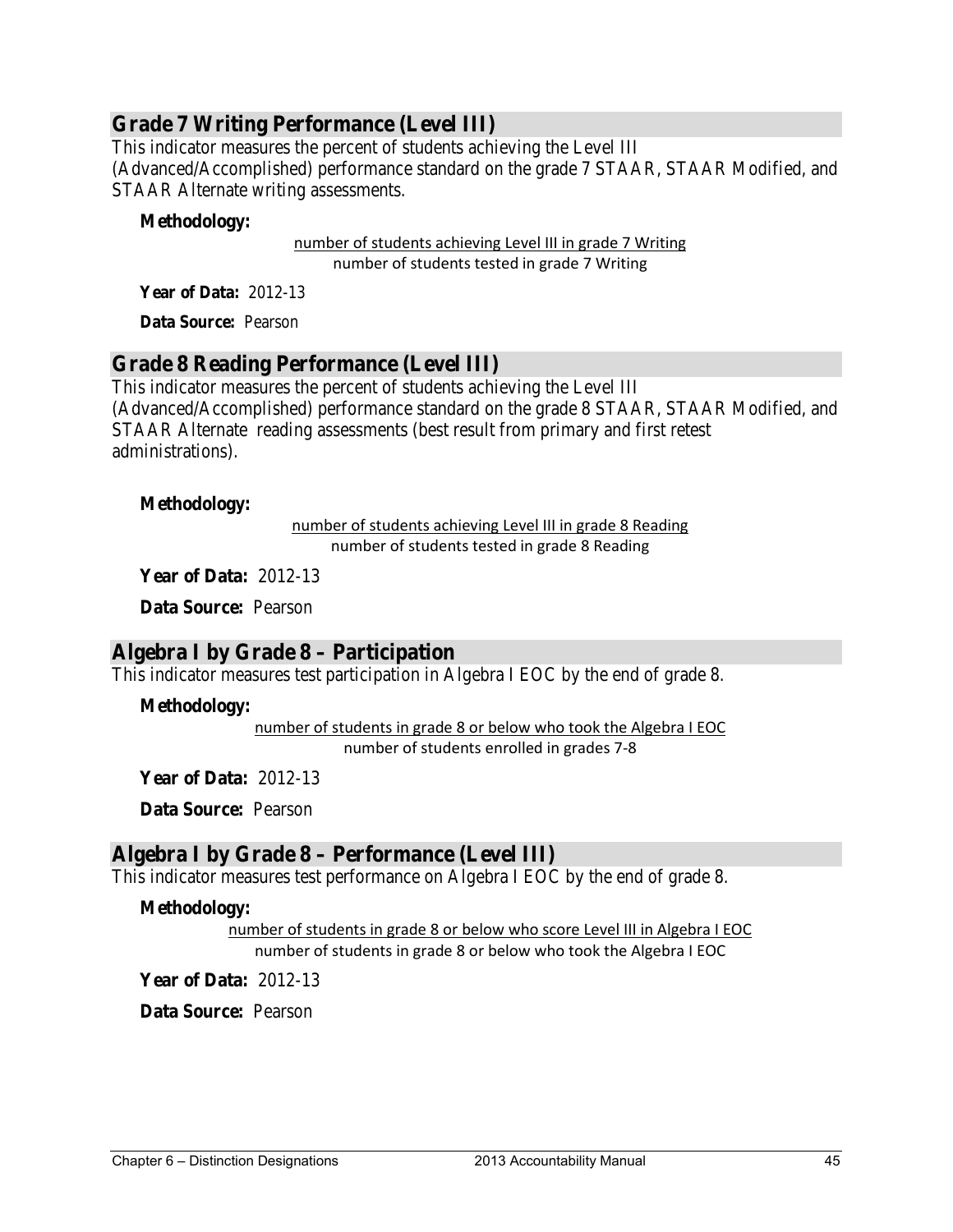## **AP/IB and Advanced/Dual Enrollment Course Completion Participation**

This indicator consists of two types of course completions: 1) Advanced Placement (AP) and International Baccalaureate (IB), and 2) advanced/dual credit. The AP/IB component of this indicator refers to the participants of the College Board AP or IB examinations taken by Texas public school students in a given school year. The Advanced/Dual Enrollment component is based on students in grades 9-12 who complete at least one advanced/dual enrollment course.

#### **Methodology for AP/IB Participation**

Total students in grades 11-12 Number of students in grades 11-12 taking at least one AP/IB exam

#### **Methodology for Advanced/Dual Enrollment Participation**

Number of students in grades 9-12 completed at least one Advanced/Dual Enrollment Course

Total students in grades 9-12 who completed at least one course

**Year of Data:** 2011-12

**Data Source:** The College Board and PEIMS submission 3 course completion data

## **AP/IB Examination Performance: ELA**

This indicator measures the percent of examinees in grades 11-12 scoring at or above the criterion on at least one examination (3 and above for AP; 4 and above for IB). The College Board offers two AP courses and examinations in English: English Language and Composition and English Literature and Composition.

#### **Methodology:**

number of students in grades 11-12 with at least one AP/IB ELA examination number of students in grades 11-12 with at least one score at or above the criterion in ELA

**Year of Data:** 2011-12

**Data Source:** The College Board

### **AP/IB Examination Performance: Mathematics**

This indicator measures the percent of examinees in grades 11-12 scoring at or above the criterion on at least one examination (3 and above for AP; 4 and above for IB). The College Board offers three AP courses and examinations in mathematics: Calculus AB, Calculus BC, and Statistics.

#### **Methodology:**

number of students in grades 11-12 with at least one AP/IB Math examination number of students in grades 11-12 with at least one score at or above the criterion in Math

**Year of Data:** 2011-12

**Data Source:** The College Board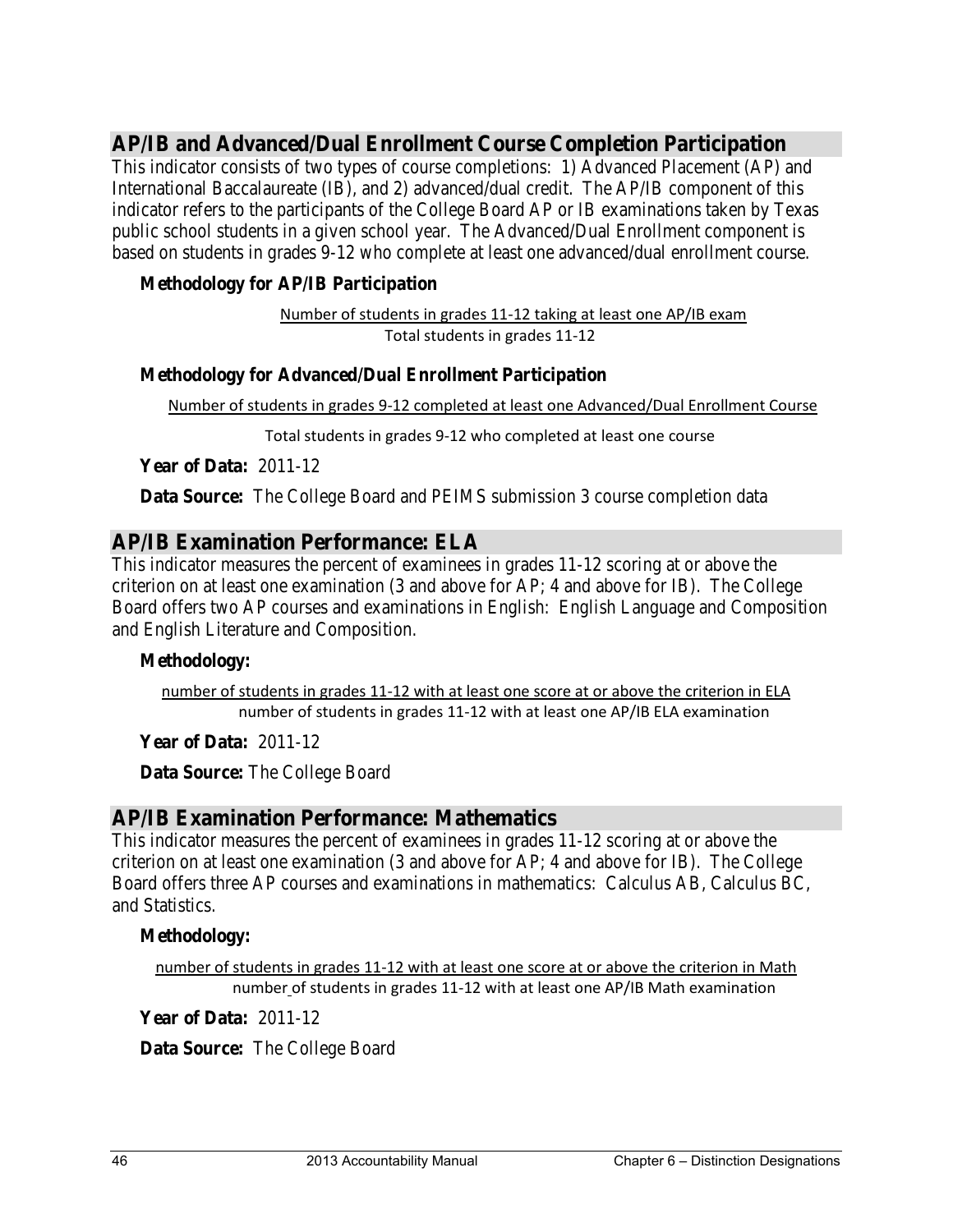## **SAT/ACT Participation**

This indicator measures the percent of graduates who took either college admissions test. The SAT and ACT are college readiness assessments that measure knowledge and skills that students develop while in high school. This indicator recognizes campuses that have large proportions of high school students participating in these college readiness assessments and exhibiting high levels of academic skill.

#### **Methodology:**

number of graduates who took either the SAT or the ACT number of graduates

**Year of Data:** Class of 2012

**Data Source:** The College Board (SAT) and ACT, Inc.

### **SAT Performance Indicators: ELA and Mathematics**

Student performance on the SAT is reported as a scaled score that ranges from 200 to 800 in 10 point increments.

An SAT Performance indicator is evaluated for both ELA and mathematics.

**Methodology:**

sum of scaled scores by subject number of examinees by subject

**Year of Data:** Class of 2012

**Data Source:** The College Board

### **ACT Performance Indicators: ELA and Mathematics**

The ACT consists of five sections: English, mathematics, reading, science, and an optional writing section. Student performance on the English, mathematics, reading, and science sections of the ACT is reported as a scaled score that ranges from 1 to 36 in 1 point increments.

An ACT Performance indicator is evaluated for both ELA and mathematics.

#### **Methodology:**

sum of scaled scores by subject number of examinees by subject

**Year of Data:** Class of 2012

**Data Source:** ACT, Inc.

### **2014 AADD Indicators**

See *Chapter 13 – Preview* for information on new AADD indicators scheduled for evaluation in 2014 and beyond.